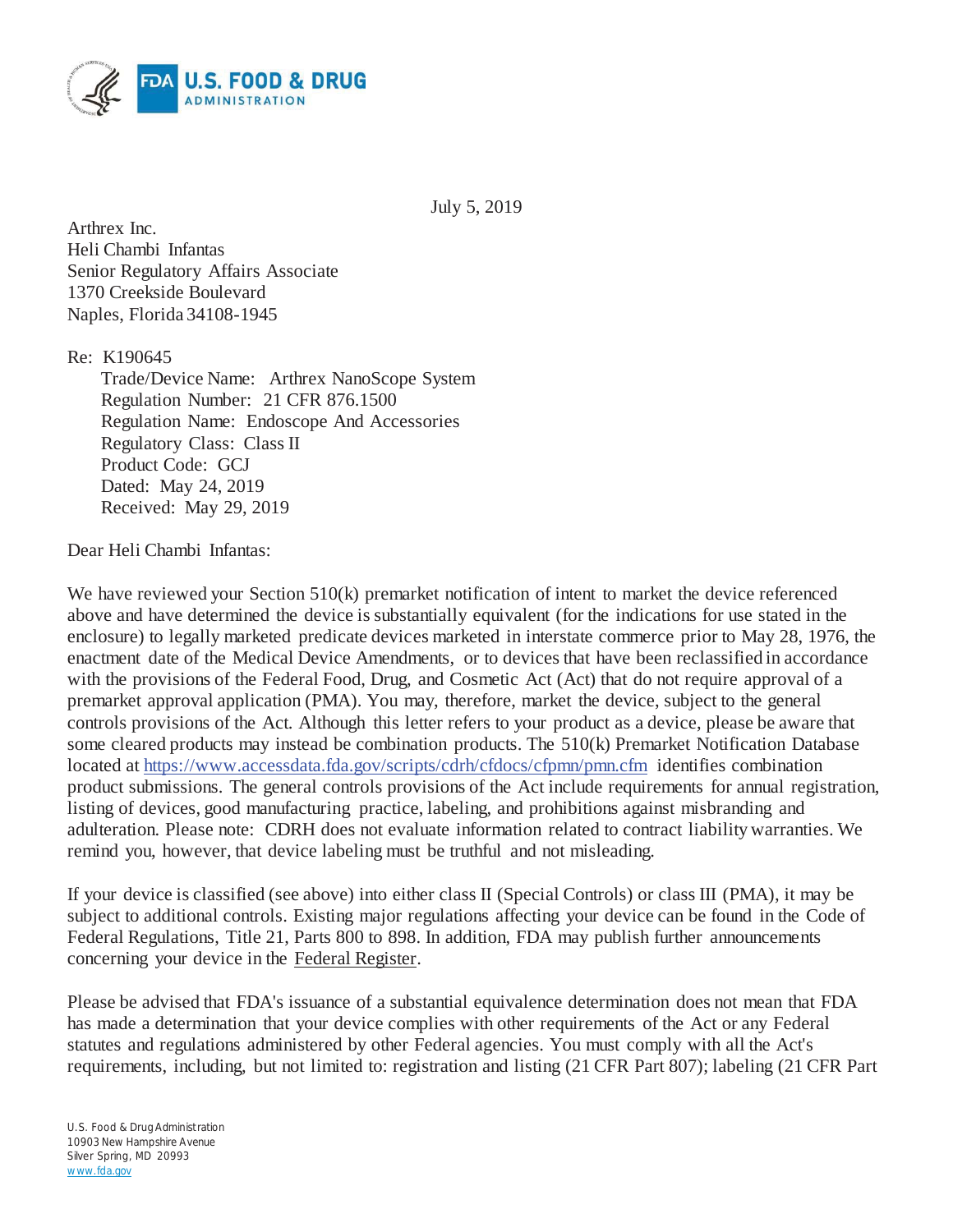801); medical device reporting (reporting of medical device-related adverse events) (21 CFR 803) for devices or postmarketing safety reporting (21 CFR 4, Subpart B) for combination products (see https://www.fda.gov/combination-products/guidance-regulatory-information/postmarketing-safety-reportingcombination-products); good manufacturing practice requirements as set forth in the quality systems (QS) regulation (21 CFR Part 820) for devices or current good manufacturing practices (21 CFR 4, Subpart A) for combination products; and, if applicable, the electronic product radiation control provisions (Sections 531- 542 of the Act); 21 CFR 1000-1050.

Also, please note the regulation entitled, "Misbranding by reference to premarket notification" (21 CFR Part 807.97). For questions regarding the reporting of adverse events under the MDR regulation (21 CFR Part 803), please go to https://www.fda.gov/medical-devices/medical-device-safety/medical-device-reportingmdr-how-report-medical-device-problems.

For comprehensive regulatory information about medical devices and radiation-emitting products, including information about labeling regulations, please see Device Advice (https://www.fda.gov/medicaldevices/device-advice-comprehensive-regulatory-assistance) and CDRH Learn (https://www.fda.gov/training-and-continuing-education/cdrh-learn). Additionally, you may contact the Division of Industry and Consumer Education (DICE) to ask a question about a specific regulatory topic. See the DICE website (https://www.fda.gov/medical-devices/device-advice-comprehensive-regulatoryassistance/contact-us-division-industry-and-consumer-education-dice) for more information or contact DICE by email (DICE@fda.hhs.gov) or phone (1-800-638-2041 or 301-796-7100).

> Sincerely, Jennifer R. Stevenson -S3

Jennifer R. Stevenson, MBE Acting Director DHT4A: Division of General Surgery Devices OHT4: Office of Surgical and Infection Control Devices Office of Product Evaluation and Quality Center for Devices and Radiological Health

Enclosure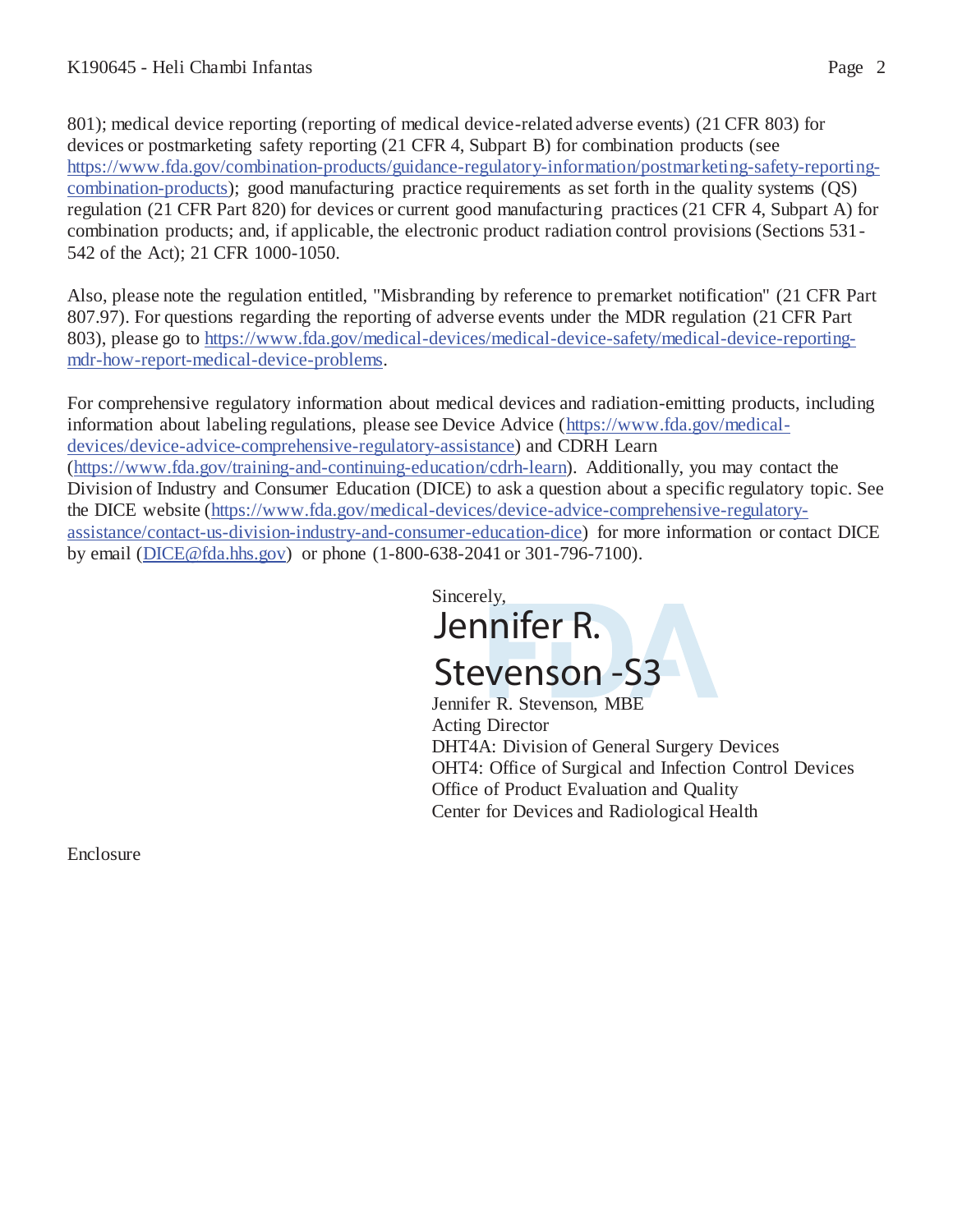# **510(k) Summary**

| <b>Date Prepared</b>         | March 12, 2019                                                                                                                                   |  |
|------------------------------|--------------------------------------------------------------------------------------------------------------------------------------------------|--|
| <b>Submitter</b>             | Arthrex Inc.                                                                                                                                     |  |
|                              | 1370 Creekside Boulevard                                                                                                                         |  |
|                              | Naples, FL 34108-1945                                                                                                                            |  |
| <b>Contact Person</b>        | Heli F Chambi Infantas                                                                                                                           |  |
|                              | Senior Regulatory Affairs Associate                                                                                                              |  |
|                              | 1-239-643-5553, ext. 71263                                                                                                                       |  |
|                              | Heli.chambiinfantas@arthrex.com                                                                                                                  |  |
| <b>Name of Device</b>        | Arthrex NanoScope System                                                                                                                         |  |
| <b>Common Name</b>           | Endoscopic Video Camera System                                                                                                                   |  |
| <b>Product Code</b>          | GCJ                                                                                                                                              |  |
| <b>Classification Name</b>   | 21 CFR 876-1500: Endoscope and accessories                                                                                                       |  |
| <b>Regulatory Class</b>      | Ш                                                                                                                                                |  |
| <b>Predicate Device</b>      | K153218 - Arthrex Synergy UHD4 System                                                                                                            |  |
| <b>Purpose of Submission</b> | This Special 510(k) premarket notification is submitted to obtain clearance for the                                                              |  |
|                              | Arthrex NanoScope System as a line extension to the Arthrex Synergy UHD4 System                                                                  |  |
|                              | cleared under K153218.                                                                                                                           |  |
| <b>Device Description</b>    | The Arthrex NanoScope System provides image processing and digital documentation                                                                 |  |
|                              | for endoscopic procedures. The system comprises a camera control unit (CCU) and a                                                                |  |
|                              | handpiece that provides distal LED illumination to the surgical site using a fiber optic                                                         |  |
|                              | bundle surrounding a high-resolution camera sensor.                                                                                              |  |
| <b>Indications for Use</b>   | The Arthrex NanoScope System is intended to be used as an endoscopic video camera                                                                |  |
|                              | in a variety of endoscopic surgical procedures, including but not limited to:                                                                    |  |
|                              | orthopedic, laparoscopic, urologic, sinuscopic, and plastic surgical procedures. The                                                             |  |
|                              | device is also intended to be used as an accessory for microscopic surgery.                                                                      |  |
| <b>Substantial</b>           | The Arthrex NanoScope System is substantially equivalent to the predicate device in                                                              |  |
| <b>Equivalence Summary</b>   | which the basic design features and intended use are the same. Any differences                                                                   |  |
|                              | between the Arthrex NanoScope System and the predicates are considered minor<br>and do not raised questions concerning safety and effectiveness. |  |
|                              |                                                                                                                                                  |  |
|                              | There are no significant differences between the new device and predicate that raise                                                             |  |
|                              | issue of safety or effectiveness. Bench testing was performed to demonstrate                                                                     |  |
|                              | equivalence to the predicate regarding environmental conditions, power                                                                           |  |
|                              | requirements, image capture, and video output and resolution.                                                                                    |  |
| <b>Conclusion</b>            | Based on the indications for use, technological characteristics, and the summary of                                                              |  |
|                              | data submitted, Arthrex Inc. has determined that the proposed device is substantially                                                            |  |
|                              | equivalent to the currently marketed predicate device.                                                                                           |  |
|                              |                                                                                                                                                  |  |